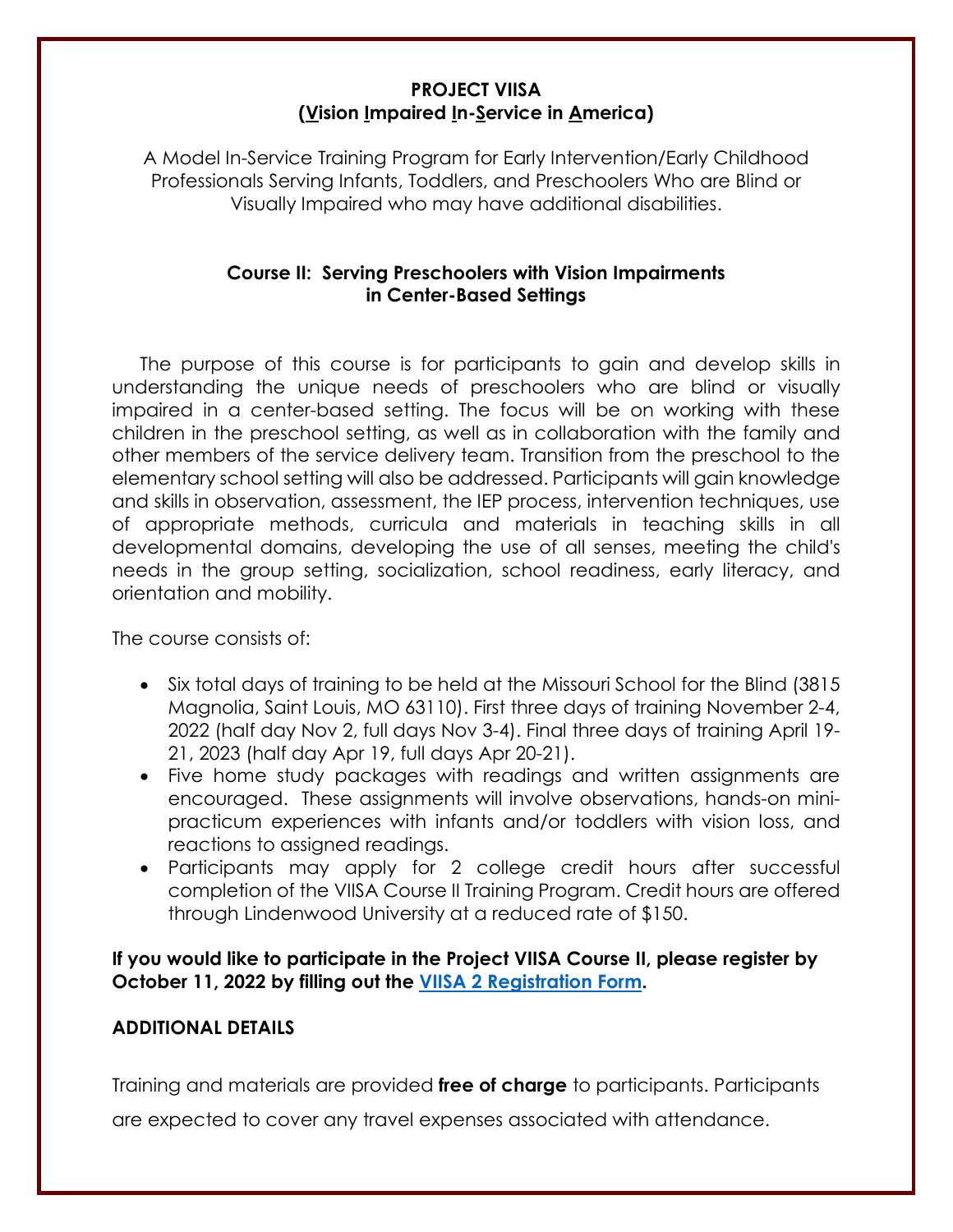Participants will receive the Project VIISA *Home Study Assignment Manual* online, necessary course materials, and the curriculum manuals at the first class.

## **First Classes – November 2-4, 2022**

The class will consist of lecture and discussions; observation and application with case studies on video; make and takes, work in small groups; exposure to resources (i.e., materials, curricula, agencies, and personnel); reflection and writing; and sharing of ideas. The topics for the first class are as follows:

- Course Overview
- Introduction to Vision Impairment, Impact on Learning and Development
- Working with Families
- Ocular Disorders and Cortical Visual Impairment (CVI)
- Hearing, Auditory Skills, and Listening
- Visual Development and Functional Vision Assessment
- Use of Touch
- Attachment and Early Communication
- Strategies, Materials, and Modifications

# **Second Classes – April 19-21, 2023**

These classes will be similar to the first, but with new topics. The topics for the second onsite class are as follows:

- Cognition, Play, and Concept Development
- Motor and Early Orientation and Mobility
- Child Care Routines
- Active Learning Environments
- Multiple Disabilities, including Deafblindness
- Early Literacy
- The Senses/Sensory Processing Issues
- Assessment of Infants and Toddlers
- Goals and Interventions
- Transition from EI to Preschool